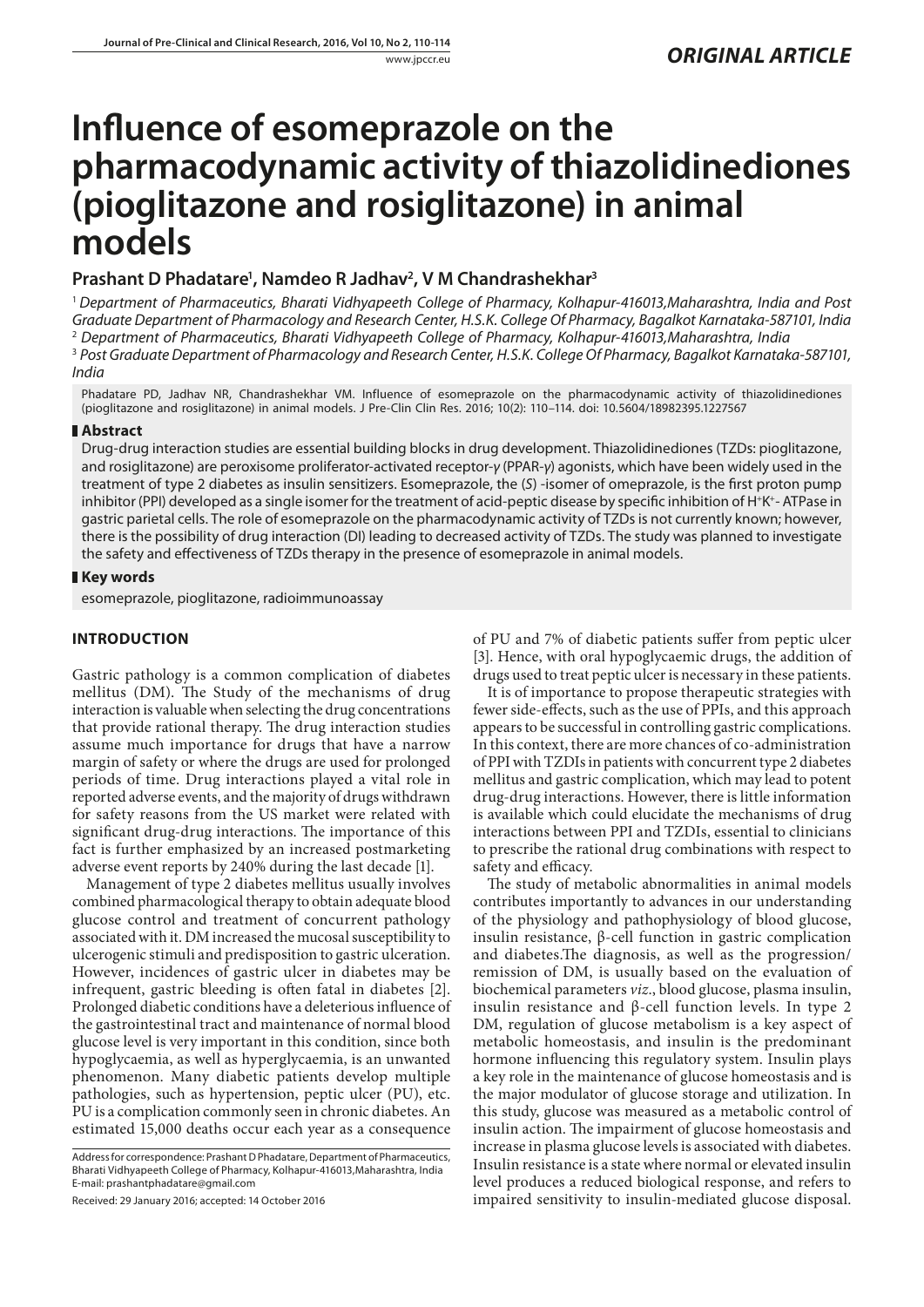Prashant D Phadatare, Namdeo R Jadhav, V M Chandrashekhar. Influence of esomeprazole on the pharmacodynamic activity of thiazolidinediones...

Therefore, it is of the utmost importance to investigate glucose–insulin homeostasis, in order to better understand the pathological process of insulin resistance to evaluate the safety and effectiveness of drug combinations. The homeostasis model assessment (HOMA) is a more reliable and validated method to measure insulin resistance and β-cell function from fasting glucose and insulin [4].

TZDIs is a treatment for 2 DM, it acts as an insulin sensitizer that enhances sensitivity to insulin in the liver, fatty tissue and striated muscle. It also decreases hepatic glucose production and increases its peripheral consumption [5]. Proton pump inhibitors (PPIs) have demonstrated an excellent safety profile, even after approximately two decades of clinical use [6]. Esomeprazole acts directly by inhibiting the exchange of  $(H^*, K^*$  -ATP) across the apical plasma membrane of the parietal cells of the gastric mucosa, and inhibit gastric acid secretion [7, 8, 9]. Hence, the study was designed to establish the safety and effectiveness of the drug combination in animal models with respect to blood glucose, insulin, insulin resistance and β-cell function, and to discover the mechanisms responsible for the interaction, if any.

## **MATERIALS AND METHOD**

Esomeprazole and pioglitazone were obtained from Aarti Drugs, Ltd., and Aurochem Pharmaceutical Ltd (Mumbai, India) and rosiglitazone obtained from Micro Labs, (Bangalore, India), respectively. Alloxan monohydrate was purchased from Sigma Chem. (Mumbai, India). Glucose Kits (Span Diagnostics Udhna, India) were purchased from a local pharmacy. All other reagents/chemicals used were of analytical grade.

**Animals.** Albino rats of both genders, aged 6 – 7 weeks, weighing between 200–300g, and normal albino rabbits of both genders, aged 3 – 5 months, weighing between 1.40– 1.80kg, were used in the study. They were procured from the HSK College of Pharmacy in Bagalkot and Karnataka, India. The rats were maintained under standard laboratory conditions at an ambient temperature of  $25 \pm 2$  °C and 50 ± 15% relative humidity with a 12h light/12h dark cycle. Animals were fed with a standard pellet diet (AmruthPvt Ltd., Sangali, and Maharashtra, India) and water *ad libitum*. They were fasted for 18h prior to the experiment, and during the experiment food and water were withdrawn.

The animal experiments were performed after prior approval of the study protocol by the Institutional Animal Ethics Committee and by the Government regulatory body for animal research. (IAEC/ HSKCP/07–08). The study was conducted in accordance with the guidelines provided by the Committee for the Purpose of Control and Supervision of Experiments on Animals (CPCSEA).

**Dose and drug administration.** In clinical practice, esomeprazole and TZDIs in a therapeutic dose is administered orally. Hence, human oral therapeutic doses of the respective drugs were extrapolated to rat/rabbit, based on body surface area [10]. The dose of pioglitazone for the rat experiments was selected as 10 mg/kg bodyweight, based on the influence of the dose-effect relationship of pioglitazone on blood glucose in normal rats. Esomeprazole and TZDIs were suspended in 2% acacia suspension for oral administration [11].

**Experimental plan.** The study consists of three phases: Phase I – interaction study between esomeprazole and TZDIs in normal rats.

Phase II – interaction study between esomeprazole and TZDIs in diabetic rats.

Phase III – interaction study between esomeprazole and TZDIs in normal rabbits.

**Pharmacodynamic interaction studies in normal rats.**  Albino rats were divided into 3 groups of 6 animals each. The animals were fasted for a period of 18h prior to the experimentand water supplied *ad libitum.* Group I served as control and received a 2% acacia suspension, group II received esomeprazole 3.6 mg/kg, goup III received 10 mg/kg ofpioglitazone, group IV received 720µg/kg of rosiglitazone orally. One week washout period was maintained between treatments. In the next phase, groups III and IV received esomeprazole 3.6 mg/kg/day for 7 days. On the seventh day, 6h after esomeprazole administration, the animals were fasted for 18h but water available *ad libitum*. On the eighth day, 1h after esomeprazole and acacia suspension administration, the animals received pioglitazone 10 mg/kg and rosiglitazone of 720µg/kg.

**Pharmacodynamic interaction studies in diabetic rats.**  Experimental diabetes was induced in rats by the injecting of alloxan monohydrateintraperitonially at a single dose of 120 mg/kg in ice-cold normal saline [14, 15]. After 72h, samples were collected from all surviving rats by orbital puncture before the blood glucose level was determined. Rats with blood glucose levels of 200 mg/dL and above were considered as diabetic and selected for the study. Animals were maintained for 4 days in a diabetic condition for well establishment of diabetes. The same protocol as described in the study in normal rats was performed with a group of 6 alloxan-induced diabetic rats. For insulin estimation, the serum was separated by centrifugation and sent to the RIA laboratory in Belgaum, India, for examination of insulin by radioimmunoassay on a fully automated 12-well multigamma counter radioimmunoassay system using 125I (PC RIA MAS, Strategy, Germany). The results of insulin were expressed as micro-international units/ml (µIU/ml) [13, 14].

**Determination of insulin resistance index and β-cell function.** The insulin resistance index and β-cell function were assessed by the HOMA protocol and calculated as follows: [4, 16]

Insulin resistance = (FPI  $\times$  FPG) /22.5 β-cell function = (20 × FPI) /(FPG − 3.5)

whereas, FPI is fasting plasma insulin concentration (μu/ml) and FPG is fasting plasma glucose (mmol/L).

**Pharmacodynamic study in rabbits.** The animals were divided into 3 groups of 5 animals each. The animals were fasted for a period of 18h prior to experimentation and water supplied *ad libitum*. Group I served as control and received a 2% acacia suspension, group II received pioglitazone 10 mg/kg, group III received rosiglitazone of 720µg/kg**.** A **o**neweek washout period was maintained between treatments. In the next phase, the same group was continued with the daily treatment of interacting drug (esomeprazole 1.8 mg/kg) for the next 7 days, with regular feeding. On the seventh day, 6h after esomeprazole administration, the animals were fasted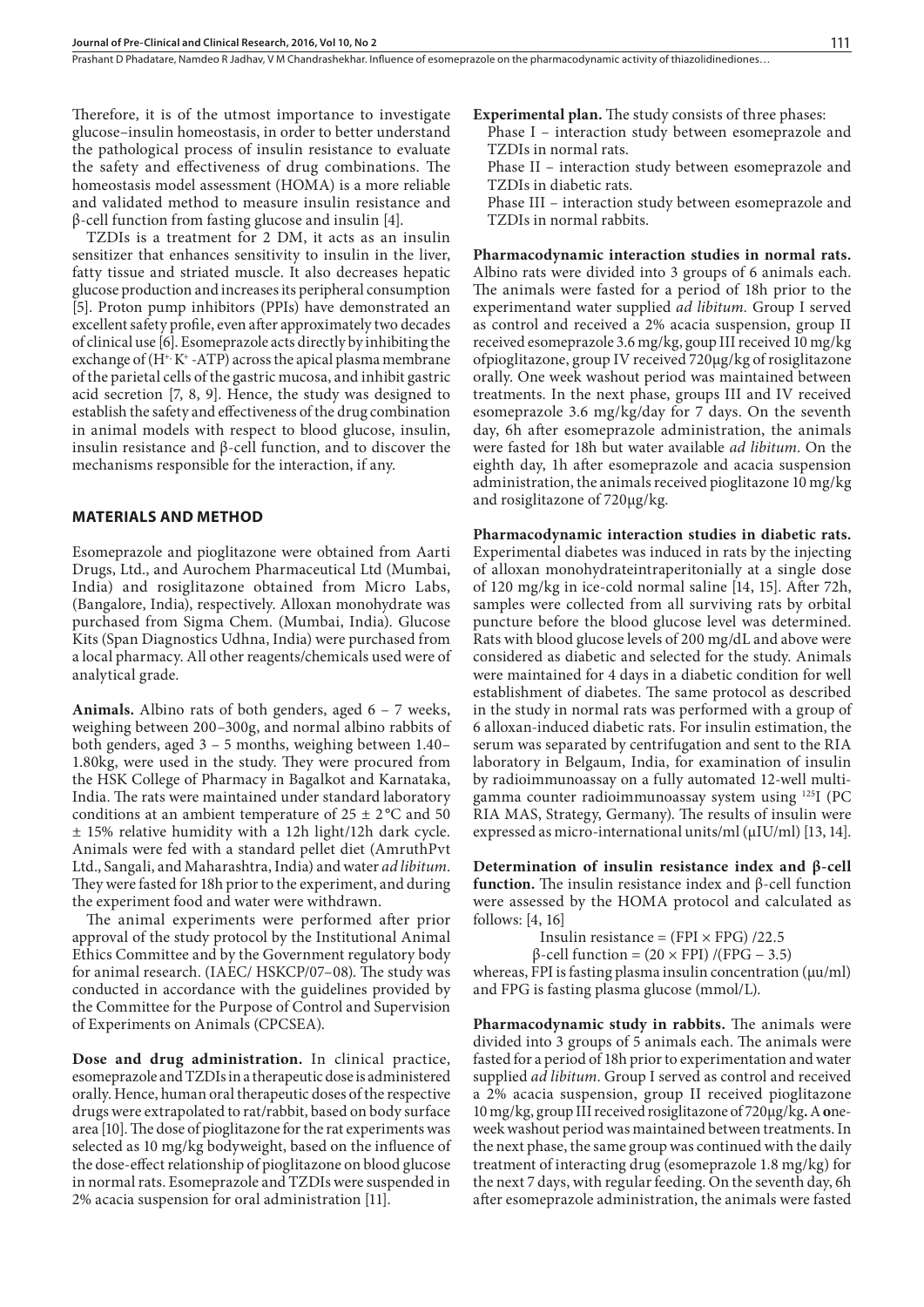Prashant D Phadatare, Namdeo R Jadhav, V M Chandrashekhar, Influence of esomeprazole on the pharmacodynamic activity of thiazolidinediones...

for 18h and water provided *ad libitum*. On the eighth day, 1h after esomeprazole, the animals received pioglitazone 10 mg/ kg and rosiglitazone of 720µg/kg.

**Blood sample collection.** Blood samples were withdrawn from the retro orbital plexus [12] of each rat at 0, 1, 2, 4, 8,12,18 and 24h. Blood samples were withdrawn from the marginal ear vein of each rabbit at 0, 1, 2, 3, 4, 6, 8, 12, 16, 20 and 24h. The blood samples were analyzed for blood glucose by the GOD/POD method [13, 14] using commercial glucose kits; plasma insulin was measured by the RadioImmuno Assay method.

**Data and statistical analysis.** Data were expressed as mean ± SEM. Significance was determined by applying Student's paired *t* test.

### **RESULTS**

**Pharmacodynamic interaction study in pioglitazone with esomeprazole.** Pioglitazone produced hypoglycaemic activity with a maximum reduction of 51.93±2.19% and 8h, respectively, in normal rats (Tab. 1). Pioglitazone produced anti-hyperglycaemic activity with a reduction of 46.66±1.40% at 8h, respectively, in diabetic rats (Tab. 1). Pioglitazone produced hypoglycaemic activity with maximum reduction of 36.10±2.06% at 12h in normal rabbits (Tab. 3). Esomeprazole alone did not have any significant effect on the blood glucose level of rats (Tab. 1, 2, 3). In combination, esomeprazole reduced the pioglitazone activity in rats and rabbits, and the reduction was more significant with treatment of esomeprazole alone than in combination dose treatment (Tab. 1).

**Pharmacodynamic interaction study in rosiglitazone with esomeprazole.** Rosiglitazone produced hypoglycemic activity with maximum reduction of 47.95±3.19% and 8h, respectively, in normal rats (Tab. 4). Rosiglitazone produced anti-hyperglycaemic activity with reduction of 54.32±2.23% at 8h, respectively, in diabetic rats (Tab. 4). Rosiglitazone produced hypoglycaemic activity with maximum reduction 43.34±3.39% at 8h in normal rabbits (Tab. 4). Esomeprazole alone did not have any significant effect on the blood glucose **Table 2.** Mean percent blood glucose reduction in normal rabbits ( $N = 5$ )

| <b>NORMAL RABBITS</b> |               |                  |                               |  |  |
|-----------------------|---------------|------------------|-------------------------------|--|--|
| Time (h)              | Control       | Pioglitazone     | Pioglitazone+<br>Esomeprazole |  |  |
| $\Omega$              | 0             | 0                | 0                             |  |  |
| 1                     | $0.43 + 0.76$ | $7.54 + 0.44$    | $9.02 + 1.18$                 |  |  |
| $\overline{2}$        | $0.10 + 1.01$ | $21.55 \pm 1.41$ | 21.57±0.66                    |  |  |
| 4                     | $2.53 + 1.11$ | $23.24 + 3.21$   | $32.16 + 2.03$                |  |  |
| 8                     | $1.78 + 0.41$ | $26.93 + 3.72$   | $36.07 + 2.06$                |  |  |
| 12                    | $0.23 + 1.06$ | $36.10 + 2.06$   | $40.21 \pm 1.13*$             |  |  |
| 18                    | $2.04 + 1.01$ | $22.72 + 2.28$   | 29.30±2.05*                   |  |  |
| 24                    | $0.93 + 0.74$ | $8.41 + 1.62$    | 18.27±2.42*                   |  |  |

\* Significant at P< 0.05; compared to pioglitazone control (normal rabbits).

level of rats (Tab. 4). In combination, esomeprazole reduced the rosiglitazone activity in rats and rabbits, and the reduction was more significant with treatment of esomeprazole alone than in combination dose treatment (Tab. 4).

**Effect of esomeprazole on the activity of pioglitazone (blood glucose, insulin, insulin resistance index and β-cell function) in diabetic rats.** Insulin plays an important role in regulating the blood glucose levels in diabetes. The average levels of blood glucose, insulin, insulin resistance and β-cell function following pioglitazone, esomeprazole and their combination at zero hour, peak hour (4h, 8h) and at the terminal stage of drug elimination (12h) are shown in Table 5. When given in combination, esomeprazole significantly (*P*  <0.05; *P* <0.001; *P* <0.0001), altered the pharmacodynamic of pioglitazone in diabetic rats. This is reflected by a significant decrease in glucose, and an increase in insulin and β-cell function. The reduction in pioglitazone effect is greater with the combination dose treatment of esomeprazole than the dose treatment alone.

**Effect of esomeprazole on the activity of rosiglitazone (blood glucose, insulin, insulin resistance index and β-cell function) in diabetic rats.** In the case of rosiglitanzone studies, the average levels of blood glucose, insulin, insulin resistance and β-cell function following rosiglitazone, esomeprazole and their combination at zero hour, peak hour (4h, 8h), and at the terminal stage of drug elimination

| <b>Table 1.</b> Mean percent blood glucose reduction in normal and diabetic rats ( $N = 6$ ) |  |
|----------------------------------------------------------------------------------------------|--|
|----------------------------------------------------------------------------------------------|--|

| <b>NORMAL RAT</b> |                 |                 |                  | <b>DIABETIC RAT</b> |                  |                  |                    |
|-------------------|-----------------|-----------------|------------------|---------------------|------------------|------------------|--------------------|
| Time<br>(h)       |                 | E               | P                | $P+E$               |                  | P                | $P + E$            |
| $\mathbf 0$       | 0               | $\mathbf 0$     | 0                | $\mathbf 0$         | 0                | $\mathbf 0$      | 0                  |
|                   | $3.79 \pm 0.57$ | $3.07 \pm 0.99$ | $8.24 \pm 1.46$  | $3.75 \pm 1.80$     | $0.44 \pm 0.26$  | $14.85 \pm 2.25$ | $12.94 \pm 1.41$   |
| 2                 | $4.41 \pm 0.89$ | $1.40 \pm 1.58$ | 19.98±3.29       | $14.77 \pm 1.82$    | $-0.10 \pm 1.07$ | 26.17±4.05       | 27.93±4.24         |
| 4                 | $2.46 \pm 1.14$ | $0.47 + 1.35$   | 33.62±1.74       | $23.62 \pm 3.30**$  | $0.49 \pm 1.00$  | $39.26 \pm 3.63$ | $48.93 \pm 2.43*$  |
| 8                 | $1.52 + 1.54$   | $1.10 \pm 1.40$ | $51.93 \pm 2.19$ | $37.37 \pm 2.65*$   | $3.33 \pm 1.07$  | $46.66 \pm 1.40$ | $56.63 \pm 2.34*$  |
| 12                | $3.19 + 1.24$   | $3.91 \pm 0.88$ | $40.61 \pm 3.19$ | $31.03 + 2.42**$    | $4.13 \pm 0.60$  | 31.70±3.04       | 50.85±1.90**       |
| 18                | $1.28 \pm 0.90$ | $1.24 \pm 1.23$ | $30.04 \pm 2.61$ | 19.96±3.57*         | $5.45 \pm 0.22$  | 29.78±2.40       | $38.43 \pm 3.53^*$ |
| 24                | $2.45 \pm 0.63$ | $1.90 \pm 0.95$ | 22.58±4.33       | $10.87 \pm 1.76*$   | $5.96 \pm 0.53$  | 17.20±4.60       | 31.74±1.78**       |

C – control-2% acacia suspension; E – esomeprazole-3.6 mg/kg bd.wt.treated group; P – pioglitazone-10mg/kg bd.wt.treated group; P – pioglitazone +esomeprazole

\*\* Significant at P<0.01; \* significant at P< 0.05; compared to pioglitazone control (normal rats). \*\* Significant at P<0.01; \* significant at P< 0.05; compared to pioglitazone control (diabetic rats)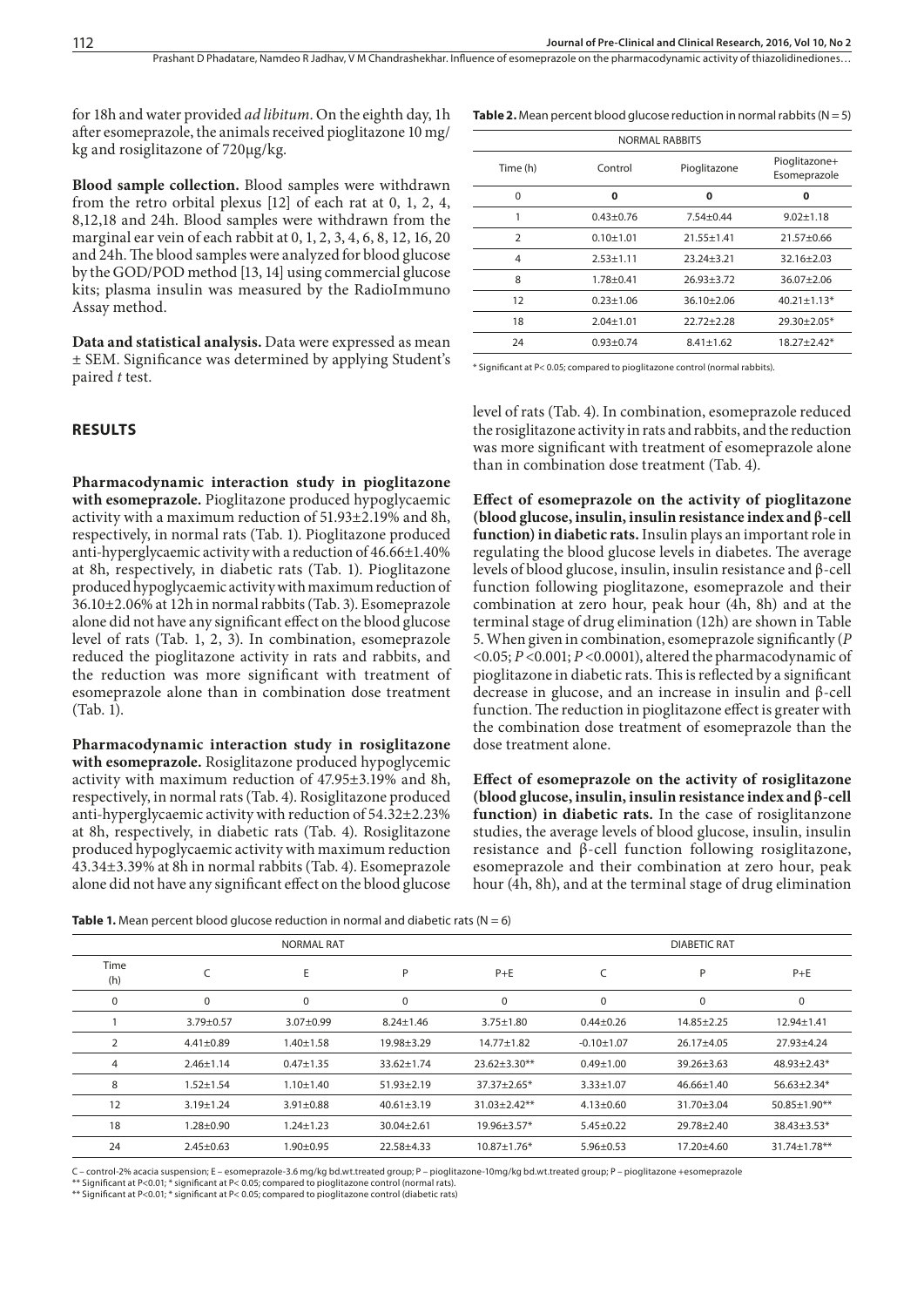Prashant D Phadatare, Namdeo R Jadhav, V M Chandrashekhar, Influence of esomeprazole on the pharmacodynamic activity of thiazolidinediones...

| <b>NORMAL RAT</b> |                 |                  |                  | <b>DIABETIC RAT</b> |                  |                 |                  |
|-------------------|-----------------|------------------|------------------|---------------------|------------------|-----------------|------------------|
| Time<br>(h)       |                 | E                | R                | $R + E$             |                  | R               | $R + E$          |
| 0                 | 0               | 0                | 0                | 0                   | 0                | $\mathbf 0$     | 0                |
|                   | $4.96 + 1.05$   | $0.99 \pm 2.16$  | $8.06 \pm 2.50$  | $6.31 \pm 1.99$     | $-1.1 \pm 1.00$  | $7.65 \pm 0.88$ | $4.75 \pm 3.35$  |
| 2                 | $2.05 + 2.51$   | $-0.55 \pm 2.34$ | $18.71 \pm 3.26$ | 18.84±3.28          | $-0.93 \pm 1.04$ | $19.74 + 3.04$  | 16.94±4.61       |
| 4                 | $0.25 \pm 2.71$ | $-2.21 \pm 0.71$ | 36.84±3.94       | 27.38±3.16          | $0.11 \pm 1.00$  | 44.48±3.53      | $32.09 + 4.32*$  |
| 8                 | $-1.03 + 2.04$  | $-1.16 \pm 1.68$ | $47.95 \pm 3.19$ | $34.09 + 2.31**$    | $0.45 + 1.07$    | $54.32 + 2.23$  | $40.91 + 2.62*$  |
| 12                | $1.14 \pm 2.13$ | $4.16 \pm 1.02$  | $24.55 \pm 3.32$ | $16.58 \pm 2.24*$   | $0.67 + 0.73$    | 49.74±2.27      | 28.99±3.85***    |
| 18                | $0.86 + 1.73$   | $3.52 \pm 1.88$  | $13.81 \pm 3.00$ | $3.27 \pm 0.88*$    | $0.96 + 0.75$    | 37.38±3.56      | $19.92 + 3.42**$ |
| 24                | $-0.37 + 2.44$  | $3.47 \pm 1.90$  | $8.41 \pm 1.68$  | $1.48 \pm 0.38*$    | $2.7 \pm 0.54$   | 32.70±3.52      | 13.95±3.04**     |

**Table 3.** Mean percent blood glucose reduction in normal and diabetic rats ( $N = 6$ ).

C – control-2% acacia suspension; E – esomeprazole-3.6 mg/kg bd.wt.treated group; R – rosiglitazone-720µg/kg bd.wt.treated group; R+E – rosiglitazone +esomeprazole<br>\*\* Significant at P<0.01; \* significant at P< 0.05; compar

\*\* Significant at P<0.01; \* significant at P< 0.05; compared to pioglitazone control (diabetic rats)

**Table 4.** Mean percent blood glucose reduction in normal rabbits  $(N = 5)$ 

| <b>NORMAL RABBITS</b> |                 |                |                    |  |  |
|-----------------------|-----------------|----------------|--------------------|--|--|
| Time (h)              | Control         | Rosiglitazone  |                    |  |  |
| O                     | 0               | 0              | O                  |  |  |
|                       | $-3.31 + 1.43$  | $8.24 + 0.92$  | $3.27 + 1.44*$     |  |  |
| $\mathcal{P}$         | $-0.93 + 1.42$  | $23.81 + 0.56$ | $18.26 + 2.85$     |  |  |
| 4                     | $0.05 + 2.75$   | $33.64 + 1.90$ | $28.16 + 2.36$     |  |  |
| 8                     | $2.72 + 1.38$   | $43.34 + 3.39$ | $41.03 + 3.91$     |  |  |
| 12                    | $2.06 + 0.83$   | $23.30 + 2.41$ | $19.69 + 1.99$     |  |  |
| 18                    | $0.16 \pm 2.39$ | $17.76 + 2.03$ | $4.60 \pm 1.06$ ** |  |  |
| 24                    | $0.31 + 0.89$   | $6.16 + 2.25$  | $2.10 + 1.06$      |  |  |
|                       |                 |                |                    |  |  |

\*\* Significant at P<0.01; \* significant at P< 0.05; compared to pioglitazone control (normal rabbits).

(12h), are shown in Table 6. When given in combination, esomeprazole significantly altered (*P* <0.05; *P* <0.001; *P*  <0.0001) the pharmacodynamic of rosiglitazone in diabetic rats. This is reflected by a significant decrease in glucose, and an increase in insulin and β-cell function. The reduction in rosiglitazone effect is greater with the combination dose treatment of esomeprazole than the dose treatment alone.

#### **DISCUSSION AND CONCLUSIONS**

The practice of prescribing several drugs simultaneously is common. Thus, an awareness of possible drug-drug interaction is essential to avoid catastrophic synergistic, chemical and enzymic effect that may produce toxic side-effects [16]. The mechanisms of interactions are usually evaluated in animal models, and TZDIs with statistical methodology standards similar to those used in human clinical trials [17]. Drug interactions are commonly seen in clinical practice and the mechanisms of interactions are usually evaluated in animal models (rodents and non-rodents). The presented study investigated the influence of esomeprazole on the activity of TZDIs in rats (normal and diabetic) and rabbits. The normal rat model served to quickly identify the interaction, and the diabetic rat model served to validate the same response in the actually used condition of the drug. The rabbit model is another dissimilar species to validate the occurrence of the interaction. The insulin produced by regenerated beta cells

exhibited an anti hyperglycaemic response due to increased sensitization of the insulin receptors by pioglitazone. 4-hydroxyisoleucine is one of the most potent insulnotropic agents. 4-hydrooxyisoleucine increased glucose induced insulin release through a direct effect on the isolated islets of Langerhans in both rats and humans. This pattern of insulin secretion was biphasic, glucose-dependent, occurred in the absence of any change in pancreatic alpha and delta cell activity, and without interaction with other agonists of insulin secretion [18, 19].This may be the possible reason for the pharmacodynamicpotentiation of blood glucose reduction.

Although it remains unclear whether, TZDs such as rosiglitazone affect β-cell mass via direct mechanisms, there are reports suggesting that TZDs also preserve β -cell mass [20]. It is has been reported that rosiglitazone has direct effects on β cell gene expression, and that these agents may play a previously unrecognized role in the direct regulation of pancreatic β -cell function [21]. Rosiglitazone also induces recovery of pancreas  $β$  -cell function [22].

However, the presented study investigated the effect of esomeprazole on the activity of TZDIs with respect to glucose, insulin, insulin resistance and β-cell function using HOMA, which is believed to be a more reliable and validated surrogate measure [23].TZDIs produced hypoglycaemia/ anti-hyperglycaemia in normal/diabetic rats, esomeprazole is metabolized by hepatic P450 CYP2C8, CYP2C9 and CYP3A4 [24] and there is more possibility for esomeprazole to inhibit metabolism of TZIDs, which is metabolized by CYP 3A4 and CYP 2C9 [25]. Furthermore, the presence of interaction was supported by an increase in serum insulin levels with esomeprazole treatment. This needs to be confirmed by further pharmacokinetic interaction studies. The concomitant administration of esomeprazole with pioglitazone resulted in synergistic antihyperglycemic effect. Increased insulin secretion or increased glucose threshold or regeneration of pancreatic beta cells may be involved in the anti-hyperglycaemic effect. Careful designing of the timing of administration of TZDIs is important in obtaining the synergistic effect with esomeprazole.